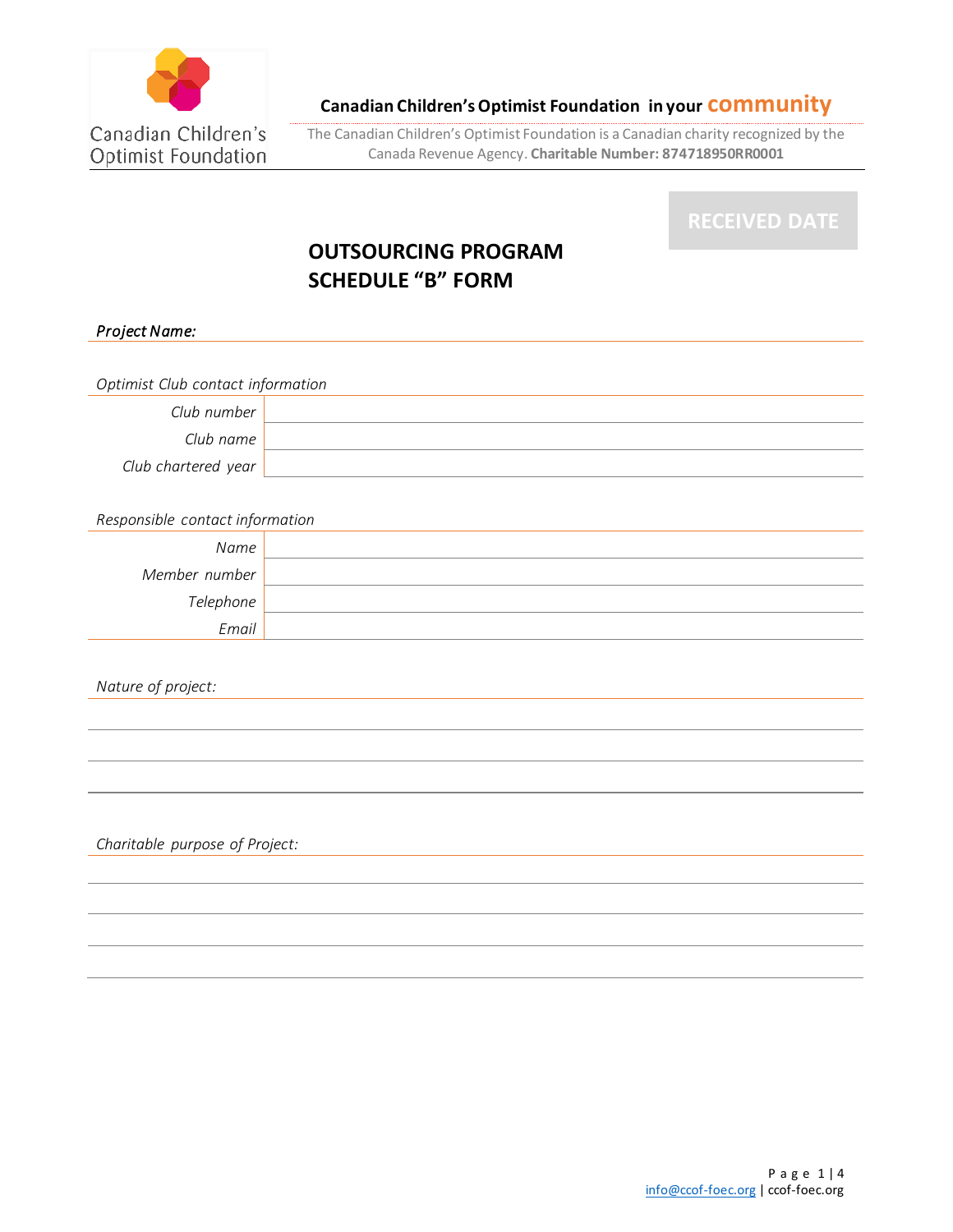

The Canadian Children's Optimist Foundation is a Canadian charity recognized by the Canada Revenue Agency. **Charitable Number: 874718950RR0001**

## *Project Parameters*

## *Project dates*

| Start date of financing of the Project             |  |
|----------------------------------------------------|--|
| Starting date of the implementation of the Project |  |
| Phase 1 date                                       |  |
| Phase 2 date                                       |  |
| Phase 3 date                                       |  |
| Phase 4 date                                       |  |
| Phase 5 date                                       |  |
| Estimated completion date of the Project           |  |

*Where the project will be held? - Project Location*

| Ÿ        |  |
|----------|--|
| ovince : |  |

*Who is it for? – Identify your beneficiaries*

## *Identify the participants – (Optimist members, Community members, Government entities, Associations, Non-profit organizations)*

| i. Fundraising efforts                |  |
|---------------------------------------|--|
|                                       |  |
|                                       |  |
|                                       |  |
| ii. Executing the project             |  |
|                                       |  |
|                                       |  |
| Number of person estimated $(i + ii)$ |  |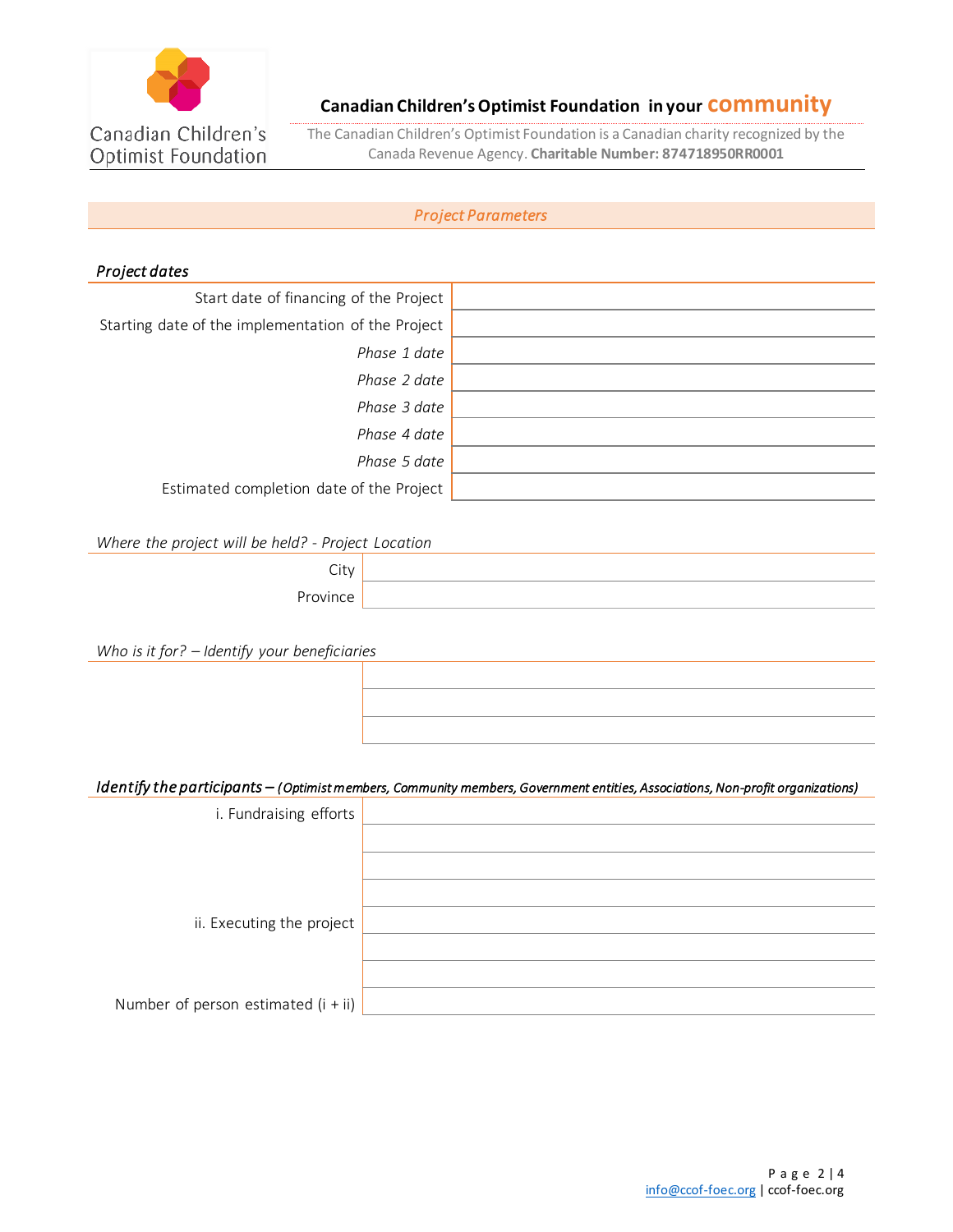

The Canadian Children's Optimist Foundation is a Canadian charity recognized by the Canada Revenue Agency. **Charitable Number: 874718950RR0001**

*Is it a recurring project of your club?* 

*If so, how many years has it been run?*

*Did you have a contract or an agreement in principle with a third party (municipality, foundation, associations, lenders …) in this project? If so, please attach the contract or explain the agreement in principle in detail (rights, duties, obligations).*

*How will you publicly recognize the support of the Canadian Children's Optimist Foundation? (List all relevant publicity or promotions)*

*Glossary*

- *\* "Donation" is a voluntary transfer of cash without valuable consideration to the donor.*
- *\*\* "Sponsorship" means giving money in return for the chance to advertise or promote a product or service.*
- *\*\*\* "Gifts in kind", also known as non-cash gifts, are gifts of property. They cover items such as artwork, equipment, securities, and cultural and ecological property.*